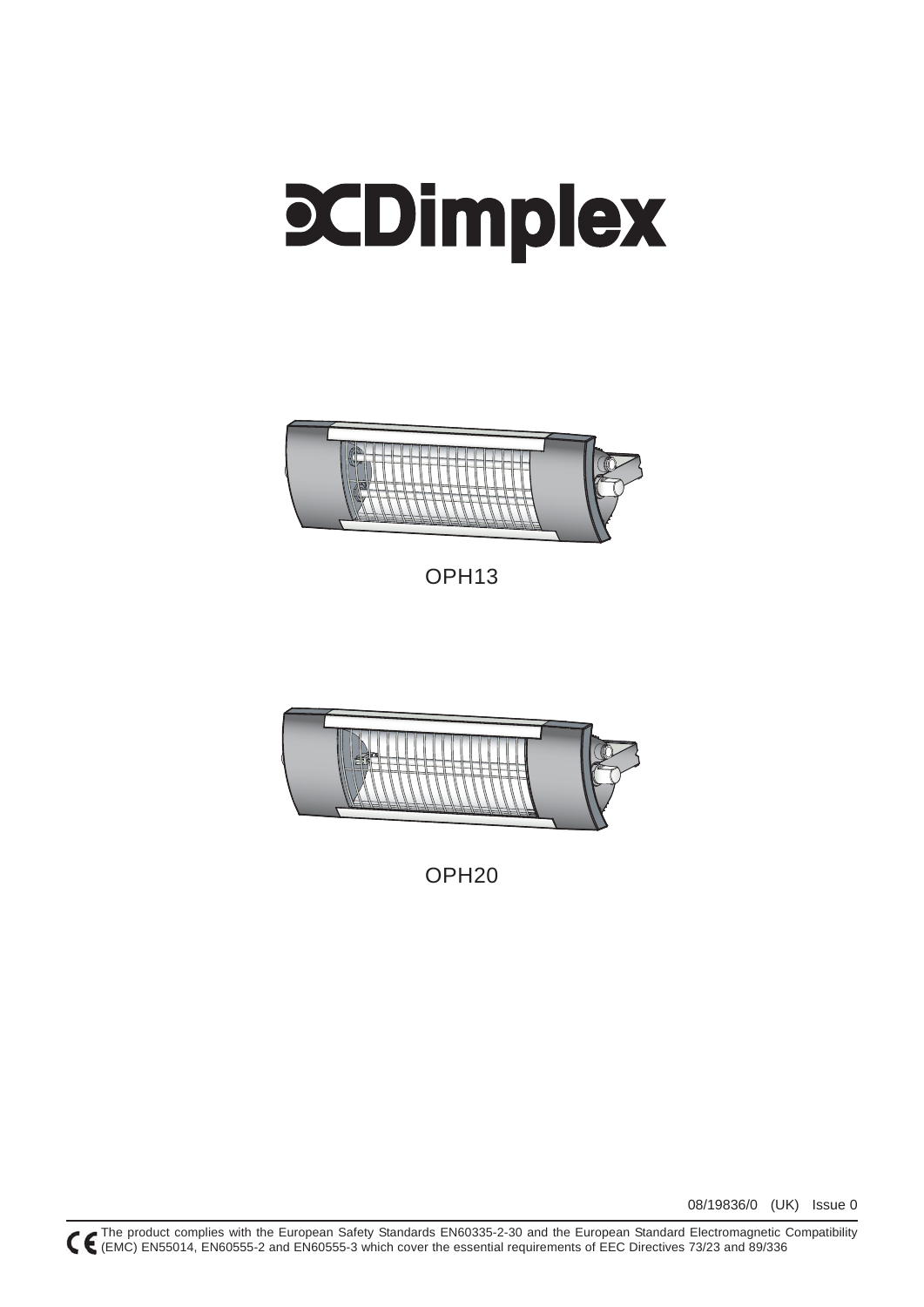



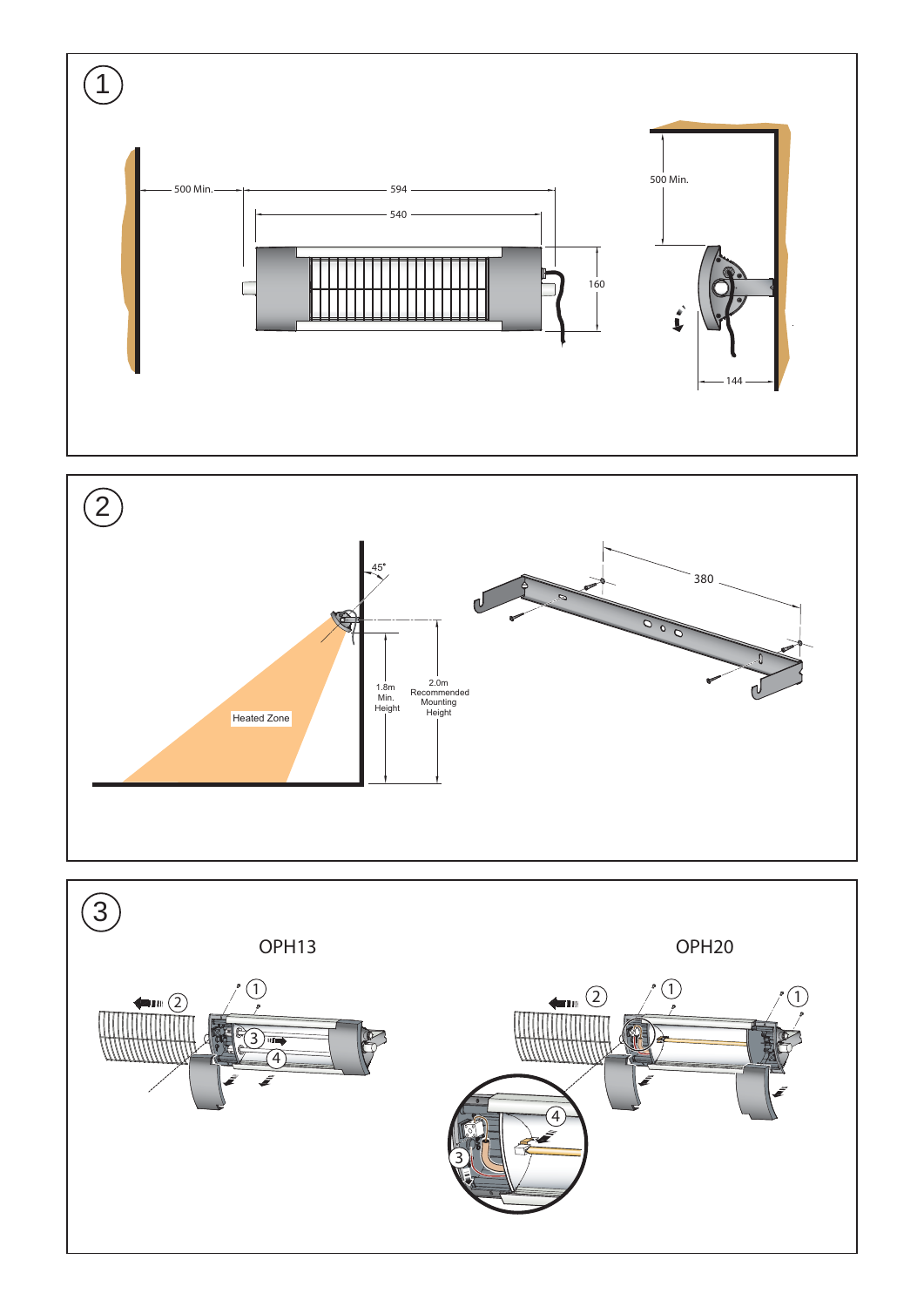# (IPX4)

#### **THESE INSTRUCTIONS SHOULD BE READ CAREFULLY AND RETAINED FOR FUTURE REFERENCE**

#### **Important Safety Advice**

**Because the Dimplex Outdoor Patio Heater contains no moving parts little maintenance is required. Before undertaking any maintenance work on the heater due attention must be paid to the following:**

**This heater is designed to be horizontally wall mounted only, it must not be ceiling mounted.**

**Always ensure a safe mounting height, at or above a minimum height of 1.8 metres from ground level, so that the heater can not be touched when in operation.**

**The heater must be wall mounted level ± 5º to the horizontal.**

**Do not locate the heater immediately above or below a fixed socket outlet or connection box.**

**Always disconnect the heater from the electricity supply before attempting to work on or near it.**

**Always ensure a safe means of access using an access tower or properly supported ladder.**

**Do not cover the heater.**

**Keep combustible materials away from the heater.**

**Do not position patio furniture, sunshades, awnings and other combustible materials too close to the heater.**

**Do not look into the heater for prolonged periods**

**Do not use the heater if the elements are broken - as injury may occur.**

**Allow adequate time (minimum of 30 mins.) for the elements and body casing to cool before attempting to work on the heater.**

**Do not allow the supply cord to sit or hang in front of the heater while in use.**

**If the supply cord is damaged, the heater should not be used, it must be replaced by an assembly available from the manufacturer or service agent.**

**Note: Provide sufficient slack to the cable to allow for angular adjustment of the body.**

**Always handle the Halogen bulb without touching the glass (by gripping the ceramic ends gently but firmly) to maximise bulb life.**

#### **General**

The OPH range of heaters are especially designed for use on Patio Areas. The heaters provide warmth and comfort for recreational areas. The OPH13 uses quartz elements which emit a warm glow of medium wave infra-red. The OPH20 uses Halogen elements which produce a high proportion of their output in the short-wave infra-red. This provides a high comfort factor – similar to the natural energy from the sun.

The IPX4 rating means the appliance is suitably rated to be permanently installed either internally or externally.

#### **Electrical**

The installation of this appliance should be carried out by a competent electrician and be in accordance with the current IEE wiring regulations and any local or insurance regulations.

The OPH13 & OPH20 are designed for use on a 230-240V AC single phase supply. A double pole isolating switch with a minimum separation of 3mm in each pole must be fitted to facilitate isolation. This switch must either be positioned inside a building or have an IP rating against water ingress suitable for external installation. The appliance must be supplied through a residual current device (RCD) having a rated residual operating current not exceeding 30mA. The RCD for the OPH20 should be type 3 or C rated, with a tripping coefficient of 7-10 times the rated current. Any other switching device should be Tungsten lamp rated. The appliance must be connected to a socket-outlet having an earthing contact.

#### **Installation – Wall Mounting**

Heaters are supplied with an integral wall bracket which may be fixed through the mounting holes to any suitable structure. The bracket allows the heater to be inclined at the required angle. The recommended fixing height to the centre line of the bracket is 2.0m from ground level - see **Fig. 2**. The integral wall fixing bracket may be removed by fully unscrewing to facilitate its fixing. The siting of the heater(s) should be such as to allow an even and uninterrupted distribution of radiation to the area(s) to be heated. Heaters are most effective when the beam angle is inclined down at an angle of between 30º to 45º to the vertical - see **Fig. 2**. When deciding upon the best location, consideration must be given to the following requirements:

- **a**. Avoid structures which might vibrate e.g. crane gantries. These could adversely affect element life
- **b.** Comfort and safety could be compromised unless the heater is mounted at or above 1.8m from ground level.
- **c**. Allow a minimum of 500mm minimum clearance between the top of the heater and any horizontal surface- see **Fig.1.**

#### **Installation – Pole Mounting**

The OPH range of patio heaters can be permanently mounted to parasols, poles or other support structures. A mounting kit (OPHMK1) can be obtained directly from Dimplex or any of its service agents. Refer to the instructions supplied with this kit for further advice.

#### **Element Replacement OPH20** (see **Fig. 3**) **WARNING – BEFORE UNDERTAKING THIS TASK ENSURE THE HEATER IS DISCONNECTED FROM THE ELECRICITY SUPPLY AND LEFT TO COOL FOR A MINIMUM OF 30 MINUTES.**

- 1. Remove the four screws which hold the two front panels onto the heater.
- 2. Slide the guard out on either side.
- 3. Disconnect the element wires from the terminal blocks
- 4. Unclip the lamp from spring clips and pull out the lamp with the wires.
- 5. Feed the wires of the new lamp back through the insulation.
- 6. Clip in the new lamp.

#### **Note: Take care not to touch the bulb with bare hands.**

- 7. Reconnect the wires.
- 8. Replace the guard and top panels.

#### **Element Replacement OPH13** (see **Fig. 3**) **WARNING – BEFORE UNDERTAKING THIS TASK ENSURE THE HEATER IS DISCONNECTED FROM THE ELECRICITY SUPPLY AND LEFT TO COOL FOR A MINIMUM OF 30 MINUTES.**

- 1. Remove the two screws which hold the one of the front panels onto the heater.
- 2. Slide out the guard.
- 3. The lamps are held by spring connectors, push against these to remove the lamp.